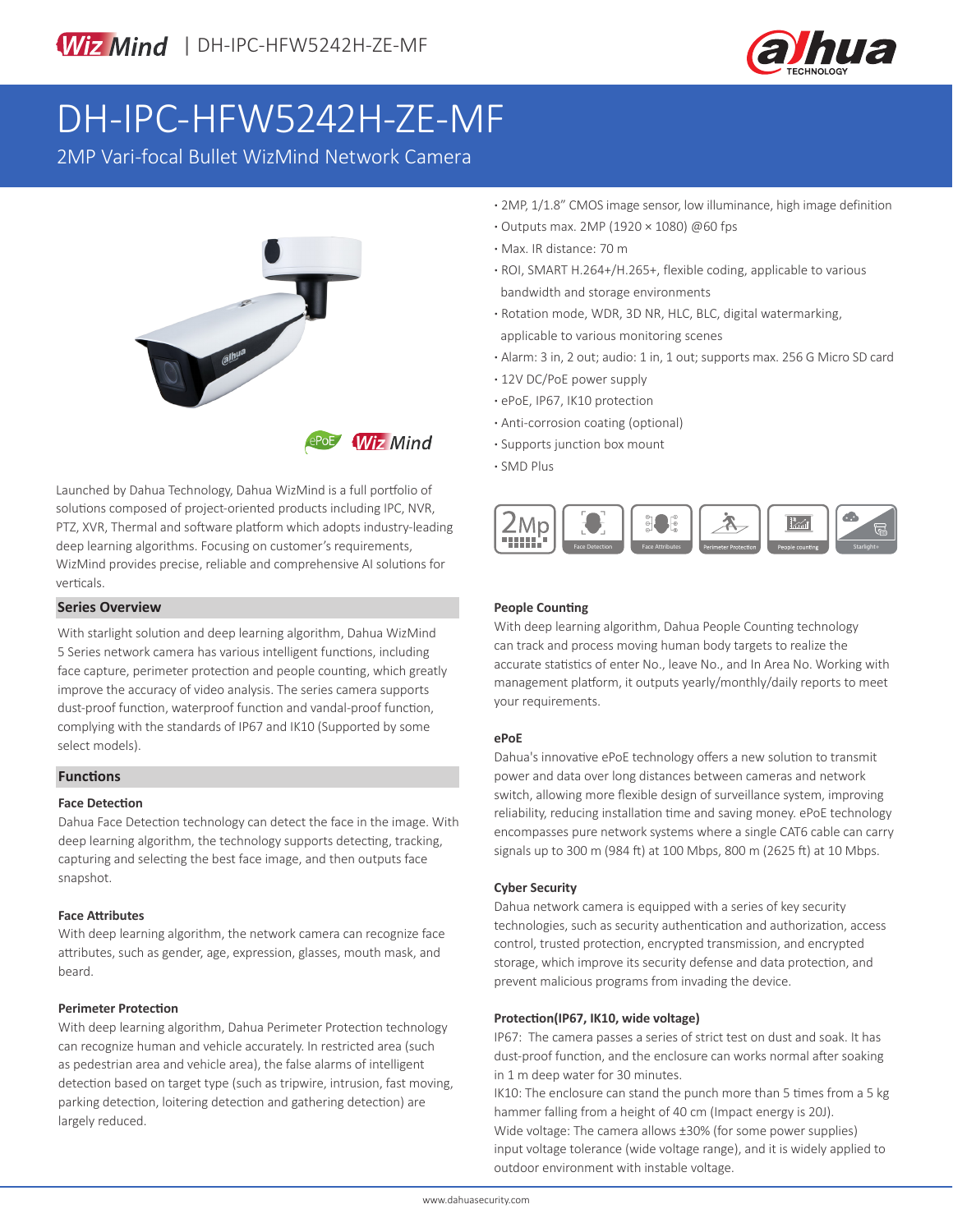# Wiz Mind | DH-IPC-HFW5242H-ZE-MF

# **Technical Specification**

| Camera                          |      |                                                                                         |                         |                     |                               |  |
|---------------------------------|------|-----------------------------------------------------------------------------------------|-------------------------|---------------------|-------------------------------|--|
| Image Sensor                    |      | 1/1.8" CMOS                                                                             |                         |                     |                               |  |
| Max. Resolution                 |      | 1920 (H) × 1080 (V)                                                                     |                         |                     |                               |  |
| <b>ROM</b>                      |      |                                                                                         | 128 MB                  |                     |                               |  |
| <b>RAM</b>                      |      | 1 GB                                                                                    |                         |                     |                               |  |
| <b>Scanning System</b>          |      | Progressive                                                                             |                         |                     |                               |  |
| <b>Electronic Shutter Speed</b> |      | Auto/Manual 1/3 s-1/100,000 s                                                           |                         |                     |                               |  |
| Min. Illumination               |      | 0.003 Lux@F1.8 (Color,3 OIRE)<br>0.0003 Lux@F1.8 (B/W, 30IRE)<br>0 Lux (Illuminator on) |                         |                     |                               |  |
| S/N Ratio                       |      | >56 dB                                                                                  |                         |                     |                               |  |
| <b>Illumination Distance</b>    |      | 70 m (229.7 ft) (IR LED)                                                                |                         |                     |                               |  |
| Illuminator On/Off Control      |      | Auto/Manual                                                                             |                         |                     |                               |  |
| <b>Illuminator Number</b>       |      | 4 (IR LED)                                                                              |                         |                     |                               |  |
| Pan/Tilt/Rotation Range         |      | Pan: 0°-360°<br>Tilt: 0°-90°<br>Rotation: 0°-360°                                       |                         |                     |                               |  |
| Lens                            |      |                                                                                         |                         |                     |                               |  |
| Lens Type                       |      | Motorized vari-focal                                                                    |                         |                     |                               |  |
| Mount Type                      |      | $\phi$ 14                                                                               |                         |                     |                               |  |
| Focal Length                    |      | $2.7$ mm $-18$ mm                                                                       |                         |                     |                               |  |
| Max. Aperture                   |      | F1.8 (Constant)                                                                         |                         |                     |                               |  |
| Field of View                   |      | Horizontal: 107°-33.9°<br>Vertical: 69°-19°<br>Diagonal: 134°-38.8°                     |                         |                     |                               |  |
| Iris Type                       |      | Auto                                                                                    |                         |                     |                               |  |
| <b>Close Focus Distance</b>     |      | W/T: 1.2 m (3.9 ft)                                                                     |                         |                     |                               |  |
| <b>DORI</b><br><b>Distance</b>  | Lens | Detect                                                                                  | Observe                 | Recognize           | Identify                      |  |
|                                 | W    | 41.0 m<br>(134.5 ft)                                                                    | 16.0 m<br>(52.5 ft)     | 8.0 m<br>(26.2 ft)  | 4 m<br>$(13.1 \text{ ft})$    |  |
|                                 | Τ    | 130.7 m<br>$(428.8 \text{ ft})$                                                         | 52.0 m<br>$(170.6)$ ft) | 26.0 m<br>(85.3 ft) | 13.0 m<br>$(42.7 \text{ ft})$ |  |
| Smart Event                     |      |                                                                                         |                         |                     |                               |  |

| <b>JUIGLL LVEIIL</b> |  |  |
|----------------------|--|--|
|                      |  |  |

| <b>IVS</b> | Abandoned object; missing object |
|------------|----------------------------------|
| Heat Map   | Yes                              |

# Professional, intelligent

| IVS (Perimeter Protection) | Tripwire; intrusion; fast moving (the three functions<br>support the classification and accurate detection<br>of vehicle and human); loitering detection; people<br>gathering; parking detection                                                                                                                                                                                                                                                                                                       |
|----------------------------|--------------------------------------------------------------------------------------------------------------------------------------------------------------------------------------------------------------------------------------------------------------------------------------------------------------------------------------------------------------------------------------------------------------------------------------------------------------------------------------------------------|
| <b>Face Detection</b>      | Face detection; track; optimization; snapshot; report high<br>quality picture; face enhancement; face exposure; face<br>attribute extract, 6 attributes and 8 expressions: Gender,<br>age, glasses, expressions (anger, calm, happiness,<br>sadness, disgust, surprise, confusion and fear), mask,<br>beard; face matting setting: face, single inch photo; three<br>snapshot methods: real-time snapshot, optimization<br>snapshot, quality priority; face angle filter; optimization<br>time setting |

| <b>People Counting</b>                  | Support the counting of enter number, leave number<br>and pass number, and displaying and outputting yearly/<br>monthly/daily reports<br>Support the counting of number in area, and 4 rules<br>configuration. Count number of people or stay time and<br>link alarm<br>Support queue management, and 4 rules configuration.<br>Count number of people or stay time and link alarm                                                                                                                                          |
|-----------------------------------------|-----------------------------------------------------------------------------------------------------------------------------------------------------------------------------------------------------------------------------------------------------------------------------------------------------------------------------------------------------------------------------------------------------------------------------------------------------------------------------------------------------------------------------|
| Intelligent Search                      | Work together with Smart NVR to perform refine<br>intelligent search, event extraction and merging to event<br>videos                                                                                                                                                                                                                                                                                                                                                                                                       |
| Video                                   |                                                                                                                                                                                                                                                                                                                                                                                                                                                                                                                             |
| Video Compression                       | H.265; H.264; H.264H; H.264B; MJPEG (only supported<br>by the sub stream)                                                                                                                                                                                                                                                                                                                                                                                                                                                   |
| <b>Smart Codec</b>                      | Smart H.265+/H.264+                                                                                                                                                                                                                                                                                                                                                                                                                                                                                                         |
| Video Frame Rate                        | Main stream: 1920 × 1080 (1 fps-50/60 fps)<br>Sub stream: D1 (1 fps-50/60 fps)<br>Third stream: 1080p (1 fps-25/30 fps)<br>*The values above are the max. frame rates of each<br>stream; for multiple streams, the values will be subjected<br>to the total encoding capacity.                                                                                                                                                                                                                                              |
| <b>Stream Capability</b>                | 3 streams                                                                                                                                                                                                                                                                                                                                                                                                                                                                                                                   |
| Resolution                              | 1080p (1920 × 1080); 1.3M (1280 × 960); 720p (1280<br>x 720); D1 (704 x 576/704 x 480); VGA (640 x 480); CIF<br>$(354 \times 288/354 \times 240)$                                                                                                                                                                                                                                                                                                                                                                           |
| <b>Bit Rate Control</b>                 | CBR/VBR                                                                                                                                                                                                                                                                                                                                                                                                                                                                                                                     |
| Video Bit Rate                          | H.264: 32 kbps-8192 kbps<br>H.265: 19 kbps-8192 kbps                                                                                                                                                                                                                                                                                                                                                                                                                                                                        |
| Day/Night                               | Auto (ICR)/Color/B/W                                                                                                                                                                                                                                                                                                                                                                                                                                                                                                        |
| BLC                                     | Yes                                                                                                                                                                                                                                                                                                                                                                                                                                                                                                                         |
| HLC                                     | Yes                                                                                                                                                                                                                                                                                                                                                                                                                                                                                                                         |
| WDR                                     | 140 dB                                                                                                                                                                                                                                                                                                                                                                                                                                                                                                                      |
| White Balance                           | Auto/natural/street lamp/outdoor/manual/regional<br>custom                                                                                                                                                                                                                                                                                                                                                                                                                                                                  |
| Gain Control                            | Auto/Manual                                                                                                                                                                                                                                                                                                                                                                                                                                                                                                                 |
| Noise Reduction                         | 3D NR                                                                                                                                                                                                                                                                                                                                                                                                                                                                                                                       |
| <b>Motion Detection</b>                 | OFF/ON (4 areas, rectangular)                                                                                                                                                                                                                                                                                                                                                                                                                                                                                               |
| Region of Interest (RoI)                | Yes (4 areas)                                                                                                                                                                                                                                                                                                                                                                                                                                                                                                               |
| Electronic Image<br>Stabilization (EIS) | Yes                                                                                                                                                                                                                                                                                                                                                                                                                                                                                                                         |
| <b>Smart Illumination</b>               | Yes                                                                                                                                                                                                                                                                                                                                                                                                                                                                                                                         |
| Defog                                   | Yes                                                                                                                                                                                                                                                                                                                                                                                                                                                                                                                         |
| Image Rotation                          | 0°/90°/180°/270°                                                                                                                                                                                                                                                                                                                                                                                                                                                                                                            |
| Mirror                                  | Yes                                                                                                                                                                                                                                                                                                                                                                                                                                                                                                                         |
| <b>Privacy Masking</b>                  | 4 areas                                                                                                                                                                                                                                                                                                                                                                                                                                                                                                                     |
| Audio                                   |                                                                                                                                                                                                                                                                                                                                                                                                                                                                                                                             |
| Audio Compression                       | PCM; G.711a; G.711Mu; G.726; G.723                                                                                                                                                                                                                                                                                                                                                                                                                                                                                          |
| Alarm                                   |                                                                                                                                                                                                                                                                                                                                                                                                                                                                                                                             |
| Alarm Event                             | No SD card; SD card full; SD card error; network<br>disconnection; IP conflict; illegal access; motion<br>detection; video tampering; defocus detection; scene<br>changing; intrusion; tripwire; abandoned object;<br>missing object; fast moving; parking detection; loitering<br>detection; people gathering; input abnormal detection;<br>intensity change detection; people counting; face<br>detection; voltage detection; people counting in area;<br>stay alarm; people No. exception detection, queue<br>management |